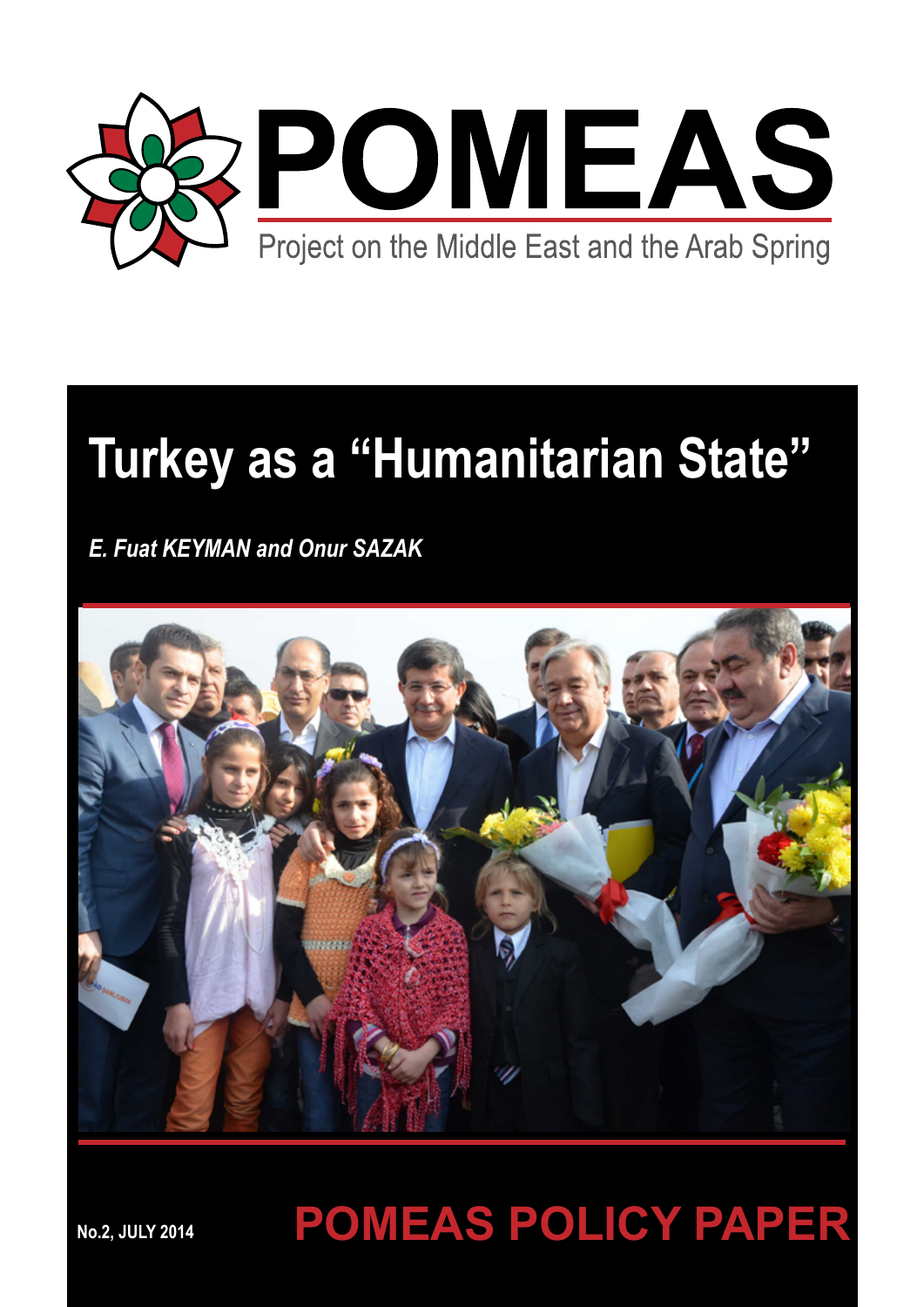# **Turkey as a "Humanitarian State"**

### *E. Fuat Keyman and Onur Sazak*

### *Abstract:*

*The global power shift that started over a decade ago has taken a most curious turn in recent years with the decadence of great power politics and the rise of new contenders. The multiple crises of globalization are imminent on international system. These multiple crises entail a nearly synchronistic eruption of the following international conundrums: 1) a global economic crisis that consists of a financial crisis, global recession and unemployment; 2) a crisis of hegemony and power that comes about with lack of leadership, multipolarity, a deluge within Western modernity and the emergence of multiple, alternative modernities; 3) the crisis of civilization accompanied by global climate change, energy scarcity, depleting food resources, and eroding global social justice with skyrocketing rates of poverty, uneven and "uncompassionate" development, and inequality.* 

All in all, the subsequent wars in Afghanistan and Iraq, the 2008 global financial meltdown, and the recent uprisings in the broaderMiddle East have exposed the deep cracks in the foresight, reach, and capacity of the great powers. Amidst today's uncertain world order, the U.S. hegemony dwindles; the European Union is fatigued; and a number of emerging regional actors rise to fill the vacuum.

What has come to be known as the "emerging powers" share a number of characteristics, such as high and steady growth rates, political and economic stability, a sphere of influence over their vicinity, and tangible contributions to the good of international order. Moreover, they aspire to be more assertive in shaping global politics. They therefore request recognition as "pivotal actors" of regional and global politics. They consequently demand more representation in the decision-making bodies and processes of critical international organizations ranging from the UN Security Council to the International Monetary Fund (IMF). However, granting this collective wish of the emerging powers comes at a price. That is, claiming stake in global decision-making compels emerging powers to share the traditional actors' burden in addressing such vital global issues as armed conflicts, human rights violations, poverty, deteriorating health conditions, environmental degradation and climate change. In other words, a power shift from the metaphorical global North to South puts significant pressure on emerging regional actors to become responsible actors of development.

Emerging markets such as BRICS (Brazil, Russia, India, China, South Africa) and the rising regional actors like Turkey, Indonesia, and Mexico are increasingly considered as alternatives to traditional Western donors of official development assistance and humanitarian aid. Each country has enjoyed at least a decade of economic growth, relative political stability, and influence over the course of critical international issues. Their successful domestic performances have helped most of these countries reinforce their image as reliable regional powerhouses. Brazil, for instance, has lived up to this reputation by committing significant development aid to Latin American countries and security assistance to fragile states such as Haiti. China's involvement in Africa has been growing gradually and rapidly.

Similarly, Turkey's reputation as a "humanitarian state" rings louder over a vast territory from the broader Middle East and North Africa to sub-Saharan Africa, Central and South Asia to the Balkans. The reference "humanitarian state" signifies a distinctive attribute of the Turkish aid model from that of both established and emerging donors. Subsequently, the purpose of this paper is to shed light on Turkey's humanitarian assistance model. The paper analyses the Turkish model in a comparative fashion with the eneging powers, and by exploring the ways in which it differs from the other donors' aid policies and strategies. Moreover, it assesses the strengths and shortcomings of the Turkish humanitarian and civilian capacity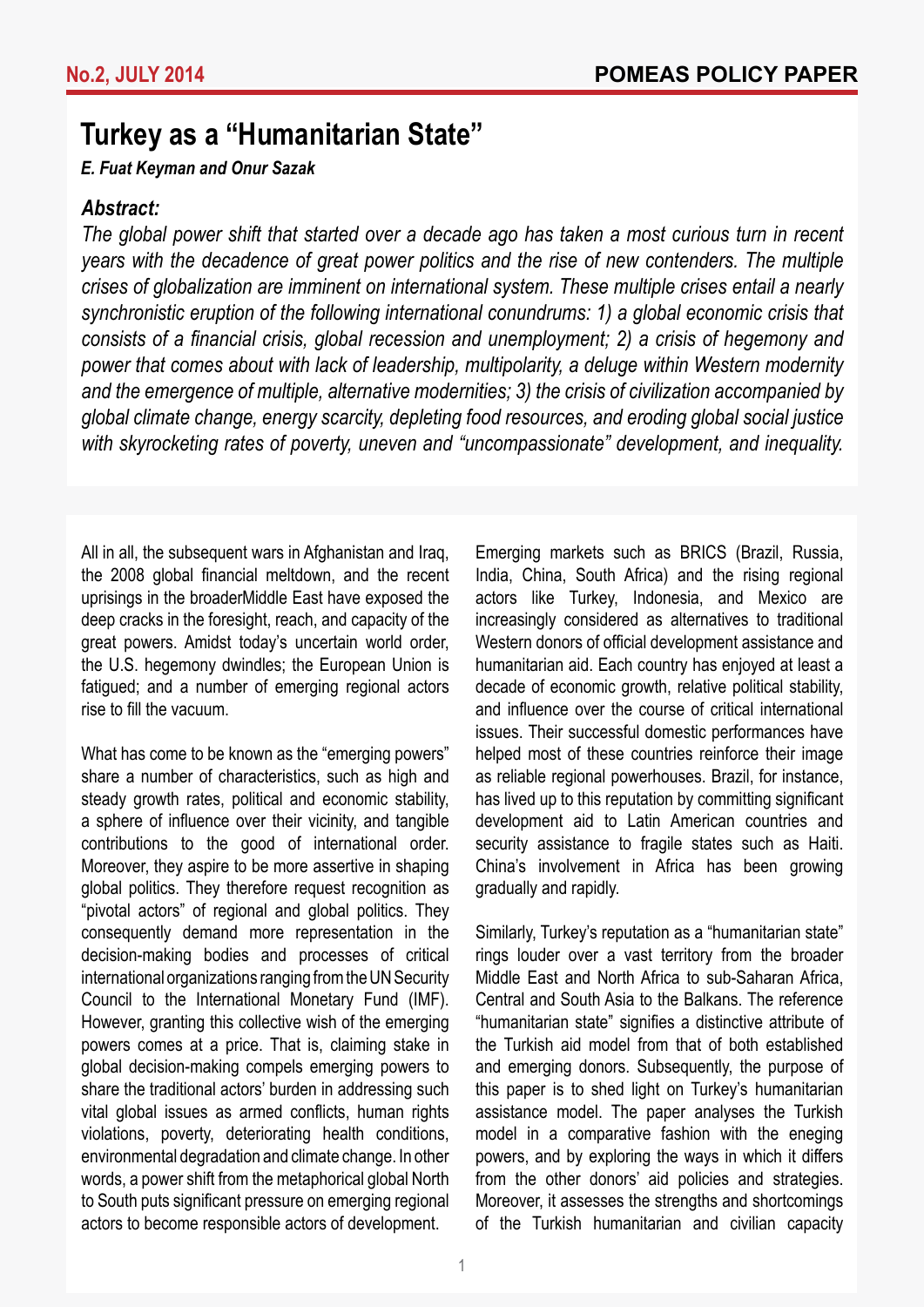assistance to conflict-sensitive territories. The study concludes with concrete policy recommendations to improve Turkey's humanitarian engagement with the beneficiaries on the ground.

#### **"Humanitarian state" unveiled**

The concept "humanitarian state" is not just a matter of semantics; it has significant methodological connotations and implications for a state's foreign

*Ethics, civil rights, upholding human dignity and integrity, on the other hand, make the central tenets of Turkish foreign policy.*

policy priorities. As such, "humanitarian state" is rather a strategically crafted concept that demarcates state building and nation building, and it reveres the former over the latter. In that, the promotion of state building in Turkish foreign policy vernacular indeed accents a discursive debate that transcends beyond any national or cultural confines. Fukuyama offers one of the most compelling comparisons of the two concepts and highlights the virtues of the state building in his writings on U.S. nation building campaigns in Afghanistan and Iraq.<sup>1</sup> A valid criticism that Fukuyama considers in his 2004 Atlantic article suggests an important fallacy of nation building: that is, "outsiders can never build nations, if that means creating or repairing all the cultural, social, and historical ties that bind people together as a nation."<sup>2</sup> Fukuyama asserts that any initiative that seeks reconstruction of political infrastructure of the recipient country in the image of the donor country can be classified as nation-building. On the other hand, the cases where national unity is preserved and "the underlying social and political infrastructure remains relatively intact" skew more toward state building.3 State building therefore can be achieved by strictly targeting the rebuilding of fundamental state institutions that are vital for economic development, as well as to ensure government's efficacy. In other words, the overarching principle of state building, and that which corresponds with the European view on the matter rather than the U.S. approach, is that nations cannot be built, only institutions can.

Turkey chooses state building over nation building. This is a natural extension of an essential Turkish foreign policy principle that dismisses a "values-free realpolitik agenda, solely focused on advancing its economic and security interests."<sup>4</sup> Ethics, civil rights, upholding human dignity and integrity, on the other hand, make the central tenets of Turkish foreign policy. Ascending on these values, the humanitarian state approach is free from ideological impositions of nation building; it prioritizes good governance and best practice-driven development and humanitarian assistance without any conditions based on race, gender, ethnicity, or religious orientation. Humanitarian state, all in all, encompasses any official and private relief initiative that enables resources and best practices—free of conditions or earmarks—for the reconstruction of institutions and infrastructure that are critical for people in conflict sensitive areas to live in dignity, prosperity, and peace.

These specific connotations of "humanitarian state" in the Turkish aid development assistance glossary place Turkey in a category of its own. Because Turkey in principle does not tie its aid to political, military, economic conditions, the breadth and implementation of its humanitarian assistance missions diverge greatly from the practices of the established donors. In the same vein, it is also difficult to group Turkey with emerging donors. There are a number of plain differences in Turkey's and BRICS' engagement with beneficiaries in terms of the depth and breadth of their strategies. The BRICS countries such as India and South Africa, for instance, prefer concentrating their assistance in one specific area. India, for instance, channels most of its aid to robust peacekeeping in conflict regions. Brazil, similarly, is heavily involved

# *As a country with vast outreach and depth, Turkey extends a mix of assistance.*

in preservation of public safety and order in conflictaffected countries. Russia, on the other hand, persistently refuses to commit monies; it rather delivers in-kind aid. As a country with vast outreach and depth, Turkey extends a mix of assistance ranging from onthe-ground training of doctors, police, prosecutors,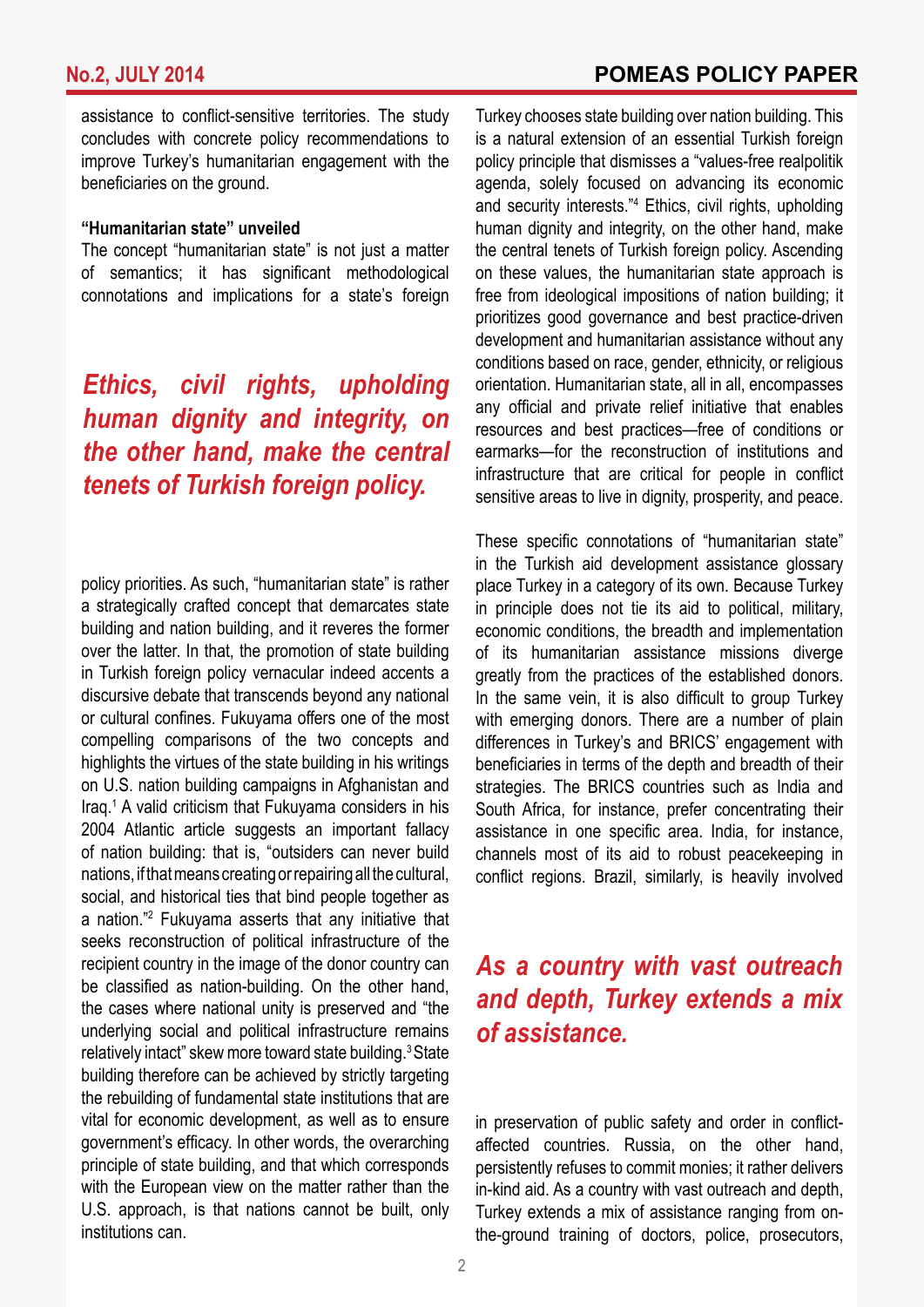fishermen, farmers to water purification and nutrition. Furthermore, Turkey does not deliberately seek to create or reinforce a sphere of influence through its aid, while a few emerging donors associate investing in the future of fragile societies with their longer term national and regional interests.

Against this backdrop, Turkey's short but voluminous track record as a humanitarian state offers insights into the virtues of bilateral and unconditional assistance. Yet, the prospect of improving Turkey's capacities as a reliable actor of development also allows room for a debate on the benefits of joining multilateral system and consideration of certain conditions for the sake of accountability, transparency, and effective distribution of aid. But all in all, Turkey's and BRICS's rise as alternative donors bring along two prominent questions: The first question is more fundamental, and

# *Turkey's short but voluminous track record as a humanitarian state offers insights into the virtues of bilateral and unconditional assistance.*

yet less relevant for the purposes of this paper: Are BRICS and the other rising actors of development really committed to the humanitarian agenda?<sup>5</sup> Or do they use humanitarian assistance as a means to challenge the hegemony of great powers over the international order? Second, and more important, what are the traits that set Turkey apart from the others? To better understand these diametrical differences, one must be current with the ongoing debate over the commitment to and capacities of emerging donors in becoming responsible and reliable actors of development and humanitarian assistance.

#### **Established donors versus emerging donors**

Since 2009 the BRICS countries and the other emerging powers have stepped up as reliable providers of aid. In subsequent communiqués issued since the first BRICS summit in that year, the group has maintained that the current international order was not sustainable, as it has overwhelmingly represented the interests of a handful of great powers while excluding the majority of rising economies and the G20 actors from the decision making bodies of influential intergovernmental organizations.6 BRICS have argued that this model was no longer maintainable. From financial crises to wars, global climate change to environmental degradation, the policies of a minority of industrialized powers continue to have detrimental effects on the sustainable and inclusive growth trajectories of developing countries. Therefore, the BRICS countries and other emerging markets such as Turkey, Indonesia and Mexico appear to be exploring an alternative and more equitable global order that is defined by peaceful coexistence and stability. Many an emerging economy has its own conceptualization of peaceful coexistence. But all the definitions seem to highlight the following unequivocal principle of peaceful coexistence: the common interest of states in promoting the socioeconomic welfare of not only their citizens, but also that of other states.<sup>7</sup>

Official development assistance (ODA) and humanitarian assistance as an important component of ODA are useful instruments available to states that do not only pursue their own development goals, but also strive to pull up the rest of the international community. It is important to give the definitions of humanitarian aid and official development assistance for further clarity and distinction. According to the Organization for Economic Cooperation and Development's (OECD) definition, humanitarian assistance is a form of "assistance designed to save lives, to alleviate suffering and to maintain and protect human dignity during and in the aftermath of emergencies."<sup>8</sup> The most common forms of rapid response to emergencies includes basics such as the provision of shelter, food, water, sanitation, and emergency health and security services to the

# *Many an emerging economy has its own conceptualization of peaceful coexistence.*

victims of armed conflicts or natural disasters. The distinguishing attributes of humanitarian assistance are the principles of humanity, neutrality, impartiality, and independence. By definition, humanitarian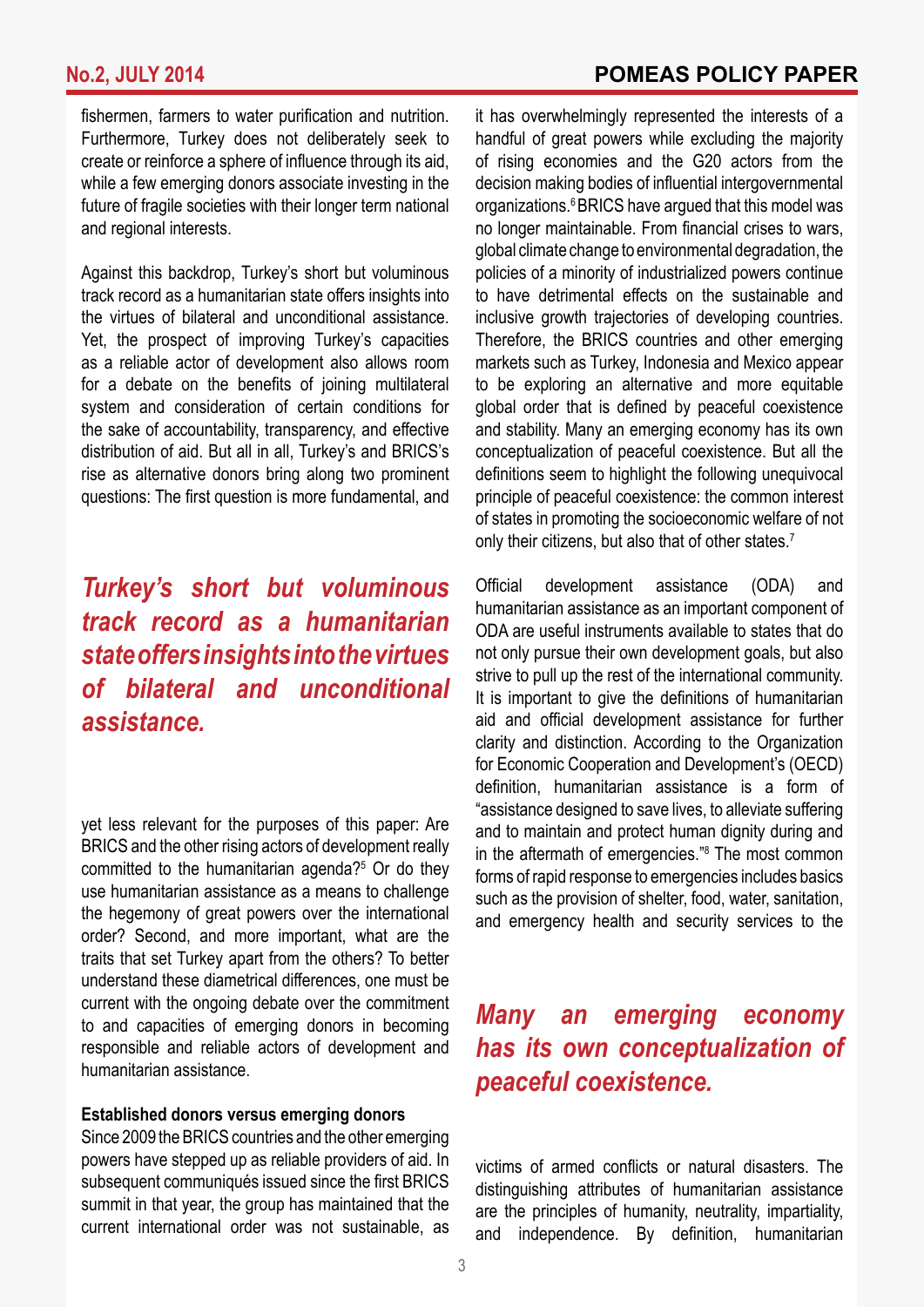assistance thus has to be free of conditions and not driven by accomplishing any military goals. Although this is the accepted norm among the experts and veteran practitioners in the field, credible monitoring organizations point out that these principles have been violated more frequently by established donors for the last decade, especially in active conflict zones such as Afghanistan and Iraq as well as in fragile states that are deemed safe havens for terrorist organizations. The 2012 Oxfam report indicates that "in Afghanistan, the Occupied Palestinian Territories, Somalia and elsewhere, donors and military forces have made aid conditional on the political and military cooperation of communities and aid organizations; and have used aid to buy information or compliance with military forces."9

Official development assistance, on the other hand, covers financial and material resources provided to promote the broader economic development and the welfare of developing countries.<sup>10</sup> Yet, unlike humanitarian assistance, development aid essentially comes with political goals. ODA may be committed towards engendering political transformations in the recipient countries. Although the aid itself may target the reduction of poverty and promotion of economic and social development, the institutions that ODA empowers may be accompanied by a certain ideology (e.g., IMF financial assistance on the conditionality of implementing an open market economy).

The underlying principles of ODA dictate that it must be provided by official agencies, including state and local governments, or by their executive agencies. Furthermore, each ODA transaction must be administered with the promotion of the economic development and welfare of developing countries as its main objective. Last, ODA has to be concessional in character and conveys a grant element of at least 25 percent. ODA does not include military aid, though it can be extended to non-combatant UN-administered or UN-approved peace operations to enhance human rights, election monitoring, rehabilitation of demobilized soldiers and or national infrastructure, restoration of administrative functions of the state. Assistance to refugees, on the other hand, is considered ODA only for the duration of the first 12 months of refugees' stay in the host country. Activities combating terrorism are not reportable as ODA, "as they generally target perceived threats to donor, as much as to recipient countries, rather than focusing on the economic and social development of the recipient."<sup>11</sup>

Attaching political and economic conditions to official development assistance is a common practice among the traditional donors. Although the emerging donors ardently criticize this practice, many of them also resort to similar, albeit subtle, political and economic

# *ODA may be committed towards engendering political transformations in the recipient countries.*

considerations when determining the beneficiary countries. However, there are several golden rules of engagement that both traditional and emerging donors must abide by for effective delivery of humanitarian relief. The first and most important of all is that "humanitarian aid 'does no harm' and is sensitive to conflict."<sup>12</sup> Second, it cannot be a means to achieve a military objective or a political goal.<sup>13</sup> In other words, humanitarian aid should not be provided on the condition of cooperation with military forces or supplying information for counterinsurgency operations. Any aid given on the basis of recipients' political and military cooperation dismantles the founding principle of "do no harm." Third, the aid must be comprehensive; it should not be confiscated by a political aid; and the donors must ensure that it benefits all walks of a society, especially the lowest common denominator. Fourth, community support and ownership of the relief program must be ensured. Turkey's and many other emerging donors' experiences demonstrate that from health services to school constructions, the projects that communities support and own are more cost-effective and stand a better chance to endure.<sup>14</sup> Last, the aid must be free of ideology.

The traditional donors, especially the United States and the United Kingdom, have often come under criticism for violating the "do no harm" clause by associating aid with their greater military and political objectives in the conflict-affected countries. This is also a derivative of a foreign policy infested with realpolitik. In fact, since the European reconstruction at the end of World War II, both ODA and humanitarian assistance have been the preferred instruments of great powers in advancing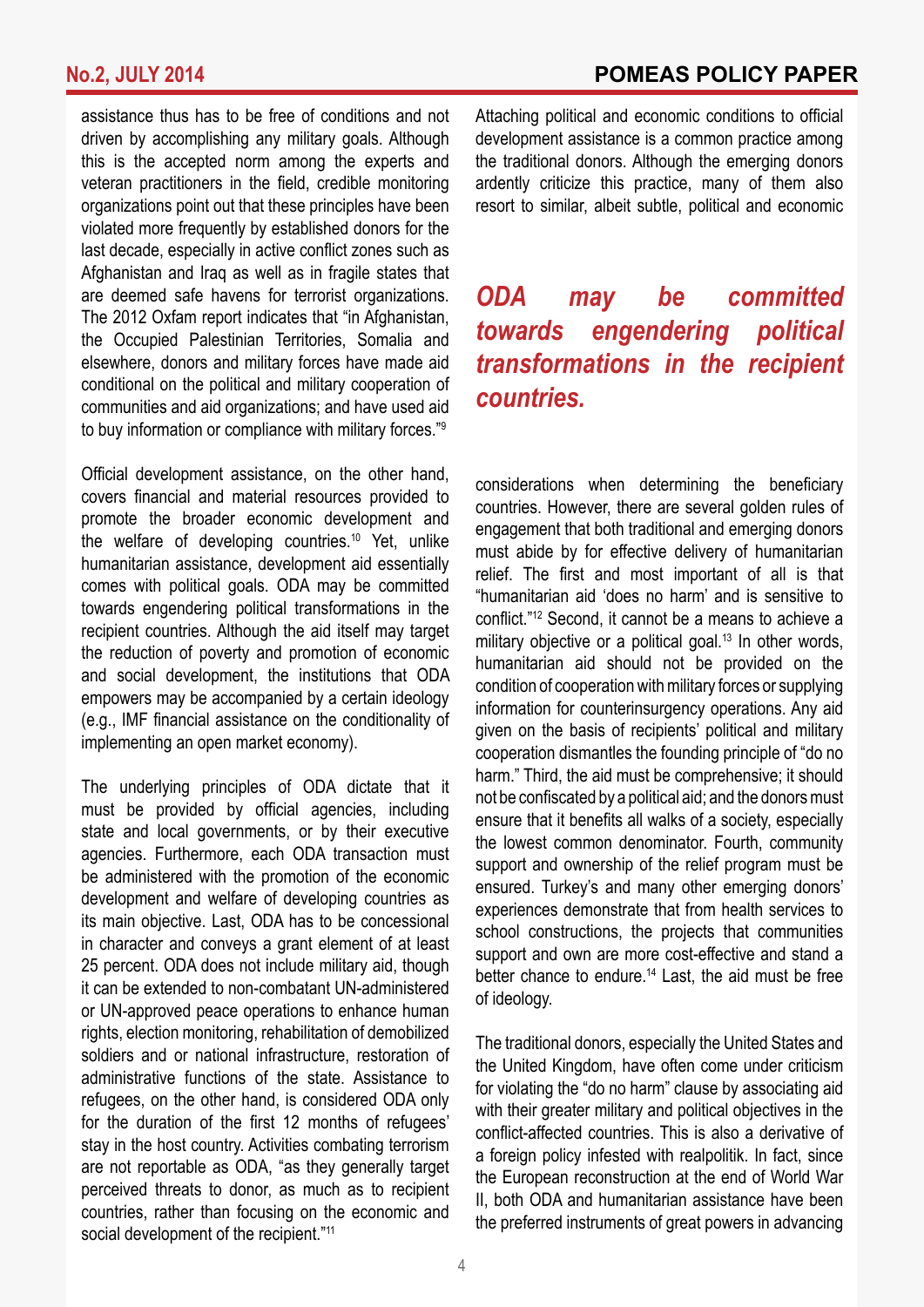their broader hegemonic aspirations. In the dawn of the "war on terrorism," showcased by the invasion of Afghanistan and Iraq, "winning the hearts and minds" have been the popular mantra of the twenty-first century relief programs that hide subtle, yet prominent, political, economic and military intentions.<sup>15</sup>

The communiqués from the five consecutive BRICS summits (the last one held in Durban in South Africa in 2013) and the existing literature on the emerging powers like Turkey so far ensure that the emerging donors are less likely to imitate the aforementioned practices that they have criticized in the first place.<sup>16</sup> In fact, both BRICS and the others pledge their support for the development of LDCs, with special attention to fragile states in Africa. In spite of this pledge, however, there are still suspicions whether the commitments from emerging donors are long-term and sustainable. In tandem with this question, other critics of the mushrooming interests of the emerging donors in humanitarian aid argue that the real reason behind their involvement may have to do with consolidating power over their former and present spheres of influence.

Brazil, Russia, and China's giving trends demonstrate significant patterns to support this claim. Russia makes an important case study in this regard. The majority of the Russian aid is directed towards the former Soviet republics—Ukraine, Moldova, and Georgia, as well as countries and territories such as Afghanistan, North Korea, the Occupied Palestinian Territory, Serbia, Pakistan, and Somalia."<sup>17</sup> [T]his reflects some continuity with Soviet aid policies: countries such as North Korea became Soviet aid recipients during the Cold War era and continued to receive aid from Russia after the breakup of the Soviet Union. The geographical distribution of Russia's aid must be viewed in the context of its longterm strategic ambitions. Russia regards former Soviet republics as its sphere of influence, and its willingness to maintain close ties with them explains why they receive such a large proportion of its aid."<sup>18</sup> This observation reveals the following important conclusion about Russia, which can easily be generalized to other emerging donors too: "The regional focus of Russian aid effort has caused many experts to conclude that its motivation for becoming a donor once more is primarily one of realpolitik."19

When we focus on the Brazilian and Chinese humanitarian assistance patterns, we observe a similar regional focus. Brazil, for example, has contributed

over \$1.6 billion in international cooperation activities over the past couple of year; however, the majority of this capacity has been invested in Latin America and in security sector. Only after 2010, Africa overtook Latin America and Caribbean as the largest recipient region of Brazilian technical cooperation assistance.<sup>20</sup> Similarly, according to the figures of the China Foundation Center and Global Humanitarian Assistance Report 2013, certain regions of Africa as well as a few South

*Turkey differs fundamentally from both traditional and emerging donors in terms of its -humanitarian commitments to conflict-affected and fragile states.* 

East Asian countries emerge as the top recipient of the Chinese ODA. Similarly striking is that China imports high commodity minerals from most of these countries.

#### **Turkey as a responsible development actor**

Turkey differs fundamentally from both traditional and emerging donors in terms of its -humanitarian commitments to conflict-affected and fragile states. The four distinct features of Turkey's perspective on engaging the states in need can be summarized in terms of Amartya Sen's conceptualization of resources in economic development. In that regard, first, Turkey has the instrument factor; that is, Turkey uses its foreign policy as an effective tool in establishing links with the

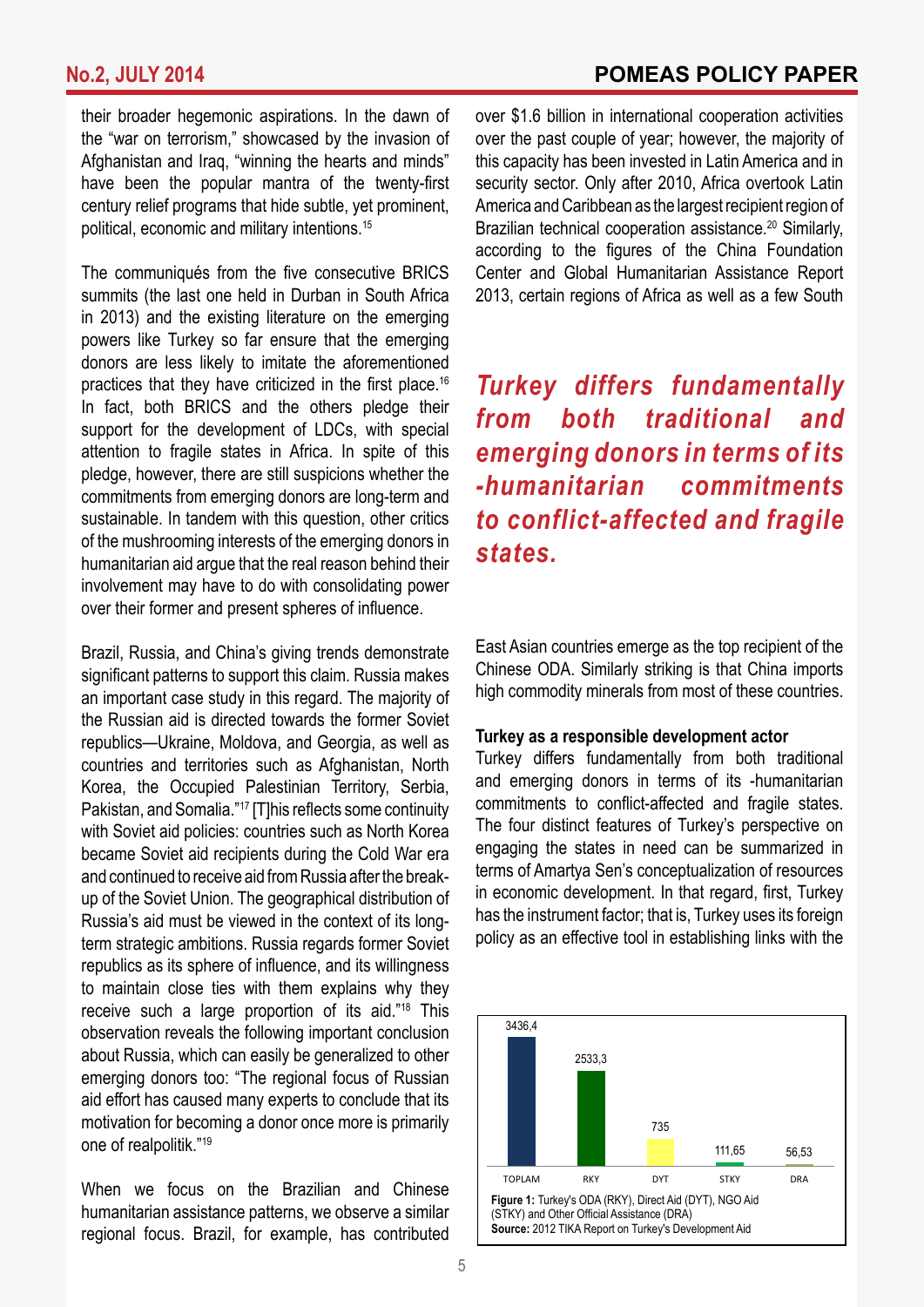beneficiary states. Second, its impressive growth rate and economic performance in the last several years have provided Turkey with the confidence factor. In other words, driven from its own experience Turkey is apt to offer non-partisan, ideology-free, sustainable and inclusive economic growth strategies as well as models for many LDCs and fragile states in the region. Third, through its historical and cultural links to region, aided by its identity as a democracy with predominant Muslim population well on its way to join the EU, Turkey exercises significant soft power over the majority of the fragile states in its immediate and broader vicinity. The fourth attribute is the institutional factor, which refers to the over-concentration of power in state institutions.

Translation of these principles into practice reveals  $$3.4$  billion<sup>21</sup> worth gross aid per annum committed by Turkish state. This sum includes both ODA and humanitarian assistance figures.

An important trait of Turkish engagement in this field is the priority it gives humanitarian assistance within its entire official development assistance. In 2012, for example, Turkey was among the most generous counties with over USD 1 billion it donated in humanitarian assistance to the countries in need. $22$ Only in 2012, Turkey increased its contributions by  $$775$  million  $^{23}$ 



**Figure 2:** Turkey had the largest increase in its humanitarian assistance in 2012 and was among the top 5 donors, allocating 13 percent of its GDP

**Source:** Global Humanitarian Assistance Report 2013

The essence of Turkish assistance to conflict sensitive countries is therefore its commitment to state building.

Turkey substantiates this pledge by providing invaluable know-how and on-the-ground training. Turkish civilian capacity has been instrumental in building judiciaries, education and health care systems, training police force and doctors, as well as enhancing

*An important trait of Turkish engagement in this field is the priority it gives humanitarian assistance.*

agrarian production through direct aid and transfer of knowledge. The term "civilian capacity" in this context refers to "non-uniformed civilian individuals or groups deployed overseas to crisis or post-conflict settings by (or coordinated through) their respective governments. The term includes personnel deployed through bilateral cooperation programs as well as those deployed through the United Nations, regional organizations or other intergovernmental organizations. It includes civilian capacity deployed from the public sector or private sectors, including academia and civil society organizations that is in some way 'coordinated' under government auspices."<sup>24</sup>

Moreover, Turkey prioritizes a sustainable and longterm civilian capacity assistance over in-kind and monetary aid. Under the coordination of various state institutions from the Ministry of Foreign Affairs to the Ministry of Development, Turkish Cooperation and Coordination Agency (TİKA) to Disaster and Emergency Management Presidency (AFAD), Turkish doctors, engineers, educators, constructors and various aid workers provide long-term and sustainable services to conflict-affected and disaster-stricken geographies. As will be outlined in the rest of this report, Turkey's civilian capacity deployments to countries like Somalia and Afghanistan have made real, observable differences in people's lives in the regions where traditional donors are scarcely engaged. Turkey's nonpartisan approach to humanitarian assistance gives Turkish relief agencies an unprecedented access to these areas. Acting solely on the needs of beneficiaries without any kind of political motive or self-interest, Turkish relief programs yield measurable and sustainable results

6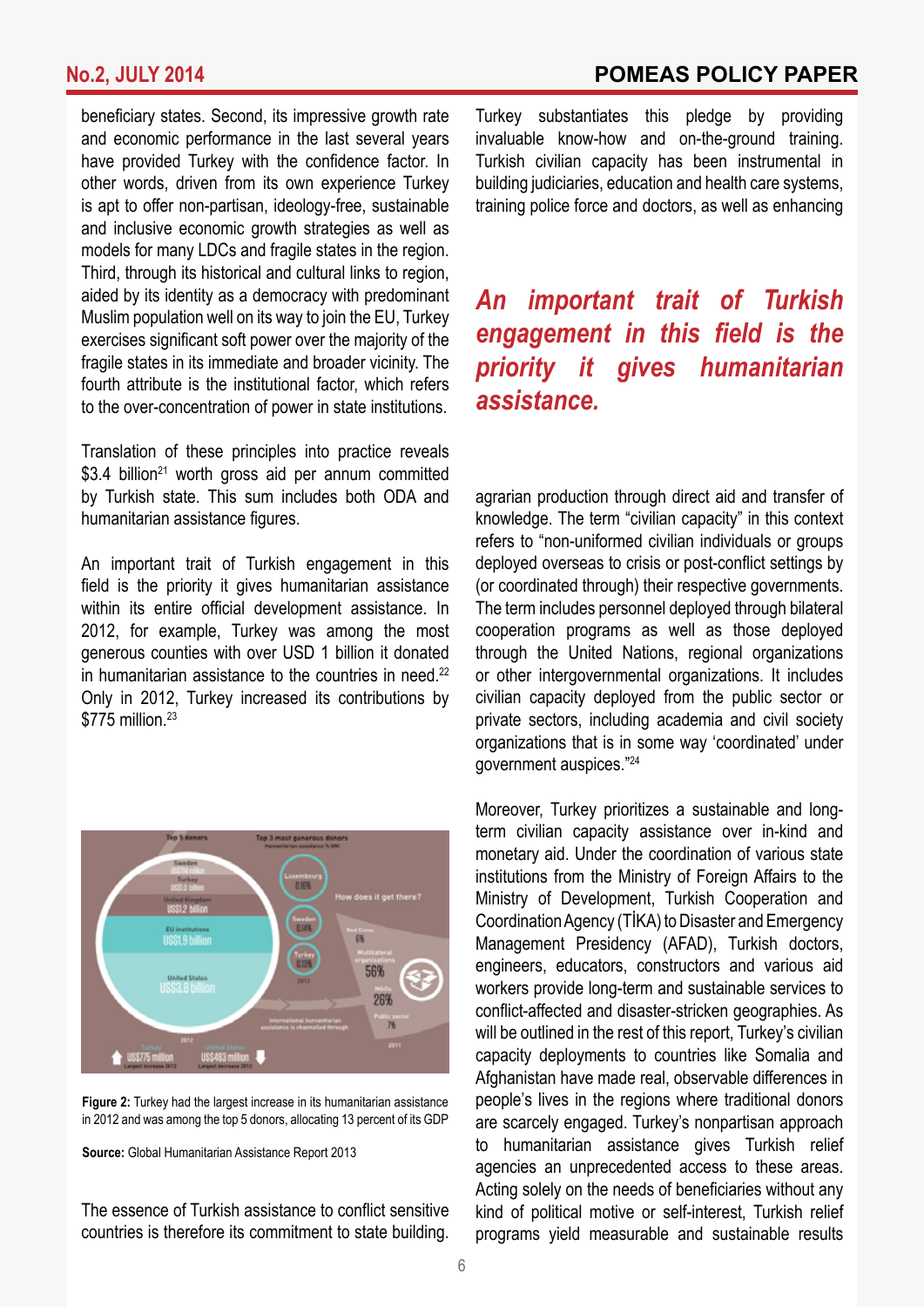

**Figure 3:** Organizational Chart of Official and Private Turkish Aid Coordination/Provision Agencies

that benefit broader communities and consequently contribute to Turkey's reputation as a humanitarian state. In brief, Turkey's humanitarian foreign policy, coupled with responsible and non-ideological aid strategy contributes to Turkey's image as a reliable and responsible development actor.

Turkey's new role has also stoked curiosity about its strategy in both domestic and international discourse. Turkey's bilateral engagement with the recipient countries and unconditionality of its humanitarian assistance are the two areas that have been scrutinized widely in the global humanitarian assistance discourse. The bilateral engagement with the recipient countries has a number of indispensable advantages. A vital offshoot of a bilateral engagement, for instance, is the opportunity it provides the donor to get to know the actors on the ground well. This knowledge is essential for symmetric distribution of the aid to all of the actors, rather than leaving it to the discretion of a political elite in a society.

However, the bilateral engagement model also brings out a number of serious coordination problems, especially in the areas of personnel deployment (level of expertise and personnel insurance packages), absence of a reliable monitoring and evaluation model and language constraints. Encountered with the limitation from the absence of reliable monitoring and evaluation model, Turkey has taken a new initiative to build a foreign aid strategy. The Foreign Aid Law is also in the process of creation. Turkey, nonetheless, remains acutely aware of the international analysis of global dynamics but prefers bilateral development assistance arrangements. Roughly 90 percent of aid

efforts are coordinated directly between Turkey/TIKA and the donor recipient country. The main reason why Turkey prefers bilateral arrangements is the effectiveness of this model in expediting the process and delivering tangible results, according to the Turkish officials who have frequently commented on this issue.

Relaying aid via a multilateral mechanism is not foolproof either. One-size-fits-all prescription employed by multilateral institutions does not always guarantee a match between the right type of aid and the beneficiary. More often than not, the beneficiary may not even have an unrestricted access to provisions. In such standardized way of aid distribution, the donors are afforded little freedom to adjust their assistance according to the needs of the beneficiaries. However, multilateral initiatives have their perks. Especially as far as best practices are concerned, delivering assistance as part of a comprehensive multilateral system increases transparency, accountability, coordination and evaluation of humanitarian assistance. Being part of a multilateral system especially pays off if the donor wants to expand the breadth of its assistance. In fact, being part of a multilateral system enhances an emerging donor's capacity to reform the current order that was founded and operated by established donors.

Turkey deliberately stays away from nation building; that is, it does not impose its political culture, or national security interests, on the recipient countries. This key difference sets Turkey apart from other nations in the region that attach their political conditions and governing principles to the assistance they make available. The Ministry of Development reiterates that state building is an important pillar of Turkey's global vision. In addition, although the focus on the link between security and development has increased in the last five years, Turkish aid policy has not wavered from its aforementioned principles of ethical and humane foreign policy. In fact, Turkey's objective take on this enterprise draws beneficiaries even closer in order to learn from Turkish experience in state building.

Since the early 2000s, Turkish assistance to postconflict countries seems to have shifted dramatically from military missions to civilian capacity assistance. The types of assistance Turkey has provided so far in the five fundamental clusters of post-conflict reconstruction are: basic services, government functionality, basic safety and security, inclusive political processes, economic revitalization. Furthermore,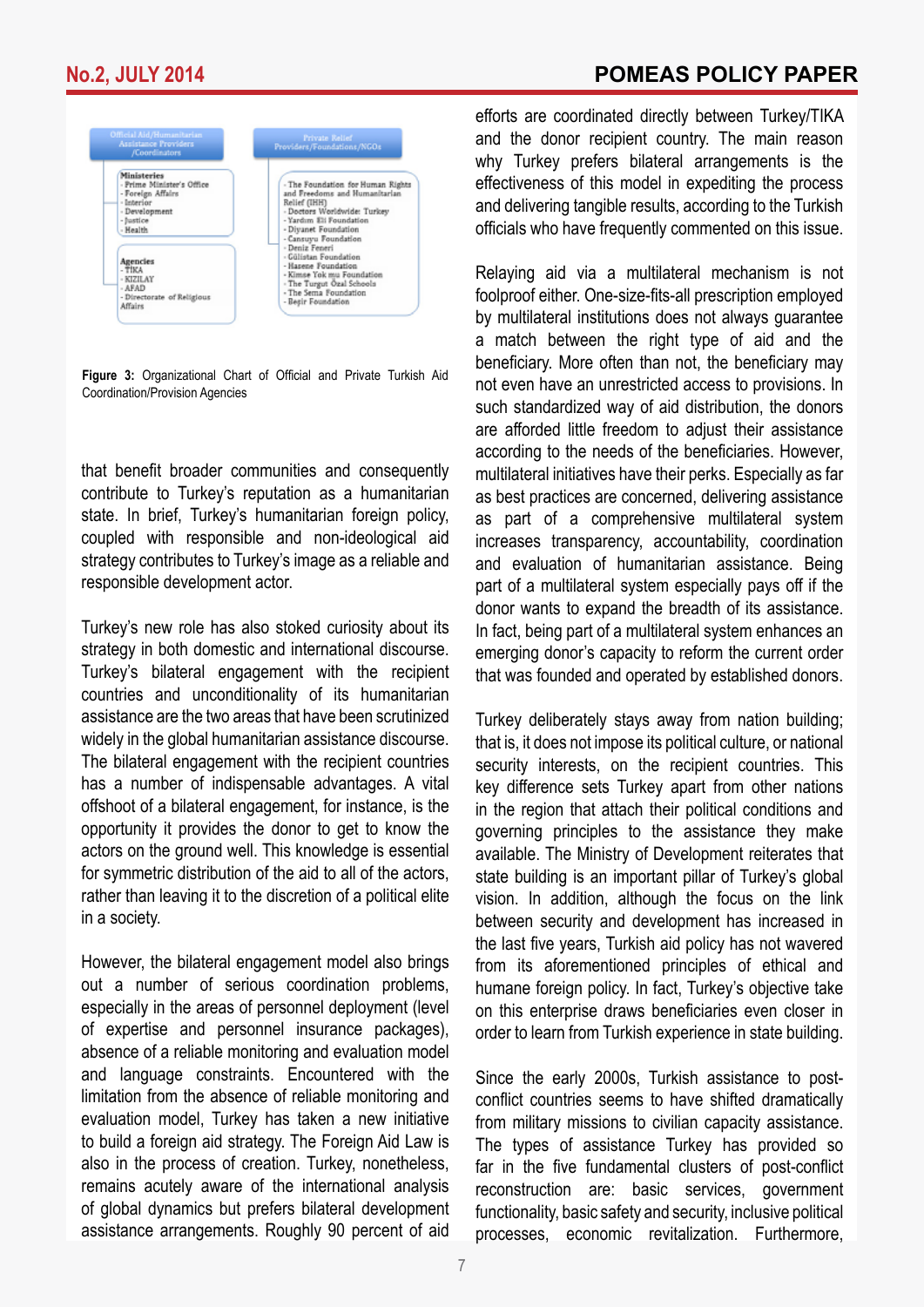Turkish development and humanitarian aid efforts are considered as functional conflict resolution, or conflict sensitive development, responses. If there is an ongoing conflict in an aid-receiving country, Turkey adopts a conflict sensitive development approach. A development project is effectively used to bring the conflicting parties together in order to transform the conflict. Turkey has been involved in a variety of similar facilitations without any kind of labeling or asserting prejudice. Therefore, Turkish strength lies first and foremost with Turkey's historical and social depth in its region, second with its influence over the region, and third, its ability to respond rapidly to the developments within its immediate neighborhood.

By remaining closely engaged with the majority of the conflict-affected nations and the Least Developed Countries (LDCs), Turkey observes that the sources of most daunting conflicts today stem from an unequal distribution of resources, negligence of the LDC grievances, as well as the lack of dialogue between conflicting parties. There are thus three vital points to keep in mind when thinking about Turkey's efforts in peacebuilding: Prioritization, dilemma between multilateralism and bilateralism, and development aid to fragile states. Another problem that needs to be addressed, on the other hand, is Turkey's absorption and response capacity to requests from beneficiaries. An equally challenging and immediate shortcoming in this vein is the lack of collaboration among public offices when addressing foreign state-building efforts. Turkey has the capacity; yet, coordination still stumbles on a number of roadblocks.

In 2011 Turkey contributed nearly \$3.2 million in Official Development Aid (ODA) to Sudan (not South). Turkish aid made up for the 14 percent of the total of the ODA to



assistance 2007-2011 **Source:** Global Humanitarian Assistance Report 2013

### **No.2, JULY 2014 POMEAS POLICY PAPER**



**Figure 5:** Official Development and Humanitarian Assistance From Turkey, 2000 – 2012

**Source:** Global Humanitarian Assistance Report 2013

Sudan for governance, peace and security from 2007 – 2011. Turkey's ODA has grown exponentially between 2002 and 2011. According to TIKA's own development report for 2012 Sudan received 21.33 million dollars in 2011 in humanitarian assistance aid, demonstrating quite a difference in reporting. The countries that were officially granted the most Turkish development assistance were Syria, Egypt, Afghanistan, Kyrgyzstan, Somalia, Sudan, Tunisia, Palestine, Kazakhstan and Bosnia and Herzegovina, respectively.

According to figures in the 2013 Global Humanitarian Assistance Report, all in all Turkey donated \$1.04 billion in urgent/emergency humanitarian aid in 2012, elevating Turkey to the highest league of donors and ranking it behind the United States, the European Union and the United Kingdom. That same year, the amount of humanitarian aid provided globally decreased 5.9 percent. Turkey also ranks as the third-largest donor in proportion to its gross national product (GNP), having provided aid worth 0.13 percent of its GNP.

Official figures also show that Turkey has increased its provision of aid tenfold in the last decade. The Turkish development aid increased to \$2.533 billion dollars in 2012—a 38 percent increase over 2011. Accordingly, Turkey ranked first among Organization for Economic Cooperation and Development (OECD) countries in terms of the increase of its aid provision.

Aid to the Least Developed Countries (LDCs) takes a significant share of Turkey's humanitarian relief program. Turkey donated \$1.053 billion to these countries between 2008 and 2012, \$337 million of which was provided in 2012 alone. Africa also receives a great deal of foreign aid from Turkey at \$727 million. In addition to the official provision of aid, donations from Turkish NGOs reached \$111 million in 2012. While the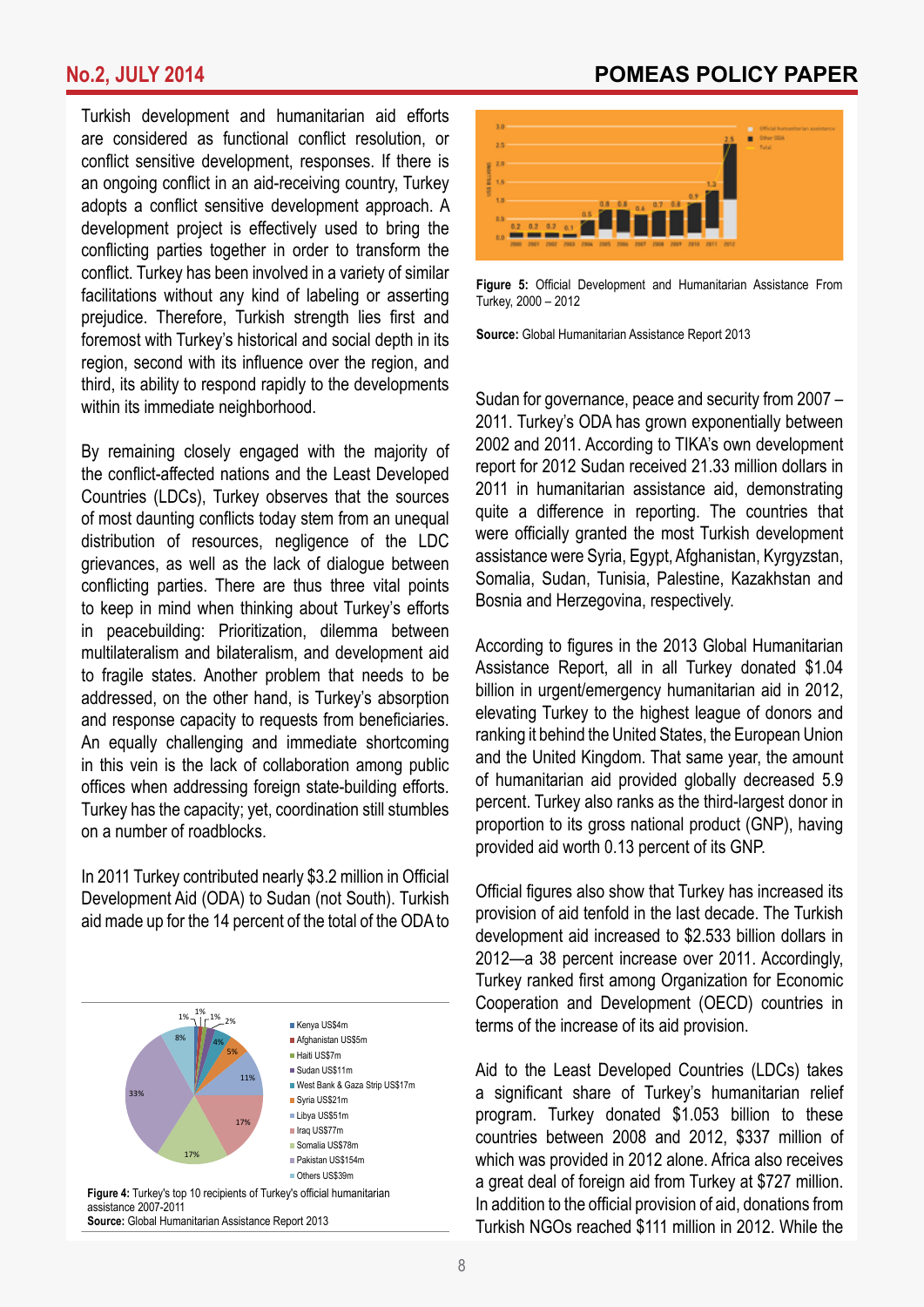# *Turkey's contributions in 2012 make it the 15th largest government donor.*

figures for 2012 are only preliminary (and subject to change), ODA from Turkey has grown substantially in recent years, almost doubling between 2011 and 2012. Turkey's contributions in 2012 make it the 15th largest government donor. Official humanitarian assistance has also significantly increased to US\$1.0 billion in 2012, making up over 40% of total ODA and ranking it the 4th largest donor that year. From 2007 – 2011 Turkey's aid to Sudan totaled 2% of its total official humanitarian assistance. Overall from 2011 to 2012, South Sudan experienced an increase of \$483 million in aid, while Sudan experienced a \$404 million decrease in aid.<sup>25</sup>

Turkey's best practices as a humanitarian state can also be observed in other diverse geographies. In Syria, Turkey has performed infrastructure building and ethnic relations building between 2006 and 2011. In Tunisia, Turkey has provided assistance to the government/ public offices with capacity building. The Police Department Directorate started building capacity and awareness within the department after 1996. Currently, Turkish experts train local police in human rights and the rule of law in numerous countries. In addition, Turkey trains judiciary personnel and provides assistance with constitution making in Africa or near Asia. Turkish correctional officers are also deployed to improve the prison conditions in some of these countries. From Somalia to Gaza, Turkish Red Crescent operates numerous refugee camps and provides safe heavens to hundreds of thousands of internally displaced people. In Gaza, the Turkish Red Crescent along with other humanitarian relief organizations provide medication and textile aid, educational aid, drinking water rehabilitation, agricultural projects. Similarly in Kyrgyzstan, Turkish relief agencies deploy psychosocial aid and mediation efforts

Since 2008, TIKA has organized nearly \$100 million of emergency aid to Iraq, along with the equipment, food, shelter and medical supplies sent to Georgia after its conflict with Russia, as well as to the Palestinians suffering under the Israeli blockade. In the Balkans Turkish organizations are reliable addresses for development of social and economic infrastructure, financing infrastructure and construction projects, development of education infrastructure, extending humanitarian assistance and donating equipment.

More important, in Afghanistan TIKA has committed over \$30 million for two prominent Provincial Reconstruction Teams (PRTs) in Wardak and Jawzjan. The PRT in Wardak assisted Afghan authorities with reconstruction efforts and enhanced development and stability within the province. It focused on providing health care, education, police training and alternative methods of farming to local farmers. Furthermore, all projects were coordinated and structured to meet the benchmarks of the Afghanistan Compact Document and the Interim Afghanistan National Development Strategy. TIKA's efforts aimed to improve the quality of life in Afghanistan through the reconstruction of its much-needed civilian infrastructure. Examples of completed projects include: 68 schools established or restored; nursing and midwifery and outpatient clinics built or reconstructed; thousands of Afghan police officers and soldiers trained; education programs for judges, prosecutors and district governors provided, and several roads, bridges and wells completed. In addition to the aid and assistance given through TIKA during this timeframe, Turkish entrepreneurs have also completed projects worth nearly \$2 billion.<sup>26</sup> Similar reconstruction projects were undertaken by the PRT in Jawzjan, which included a staff of 22 administrative personnel to coordinate the efforts of the approximately 220 deployed experts and advisors from the Turkish Ministry of Education, Ministry of Health, Ministry of Agriculture, Ministry of Interior, TIKA, Presidency of Religious Affairs, several universities, and a police special operations team.<sup>27</sup>

#### **Turkish NGOs at the forefront of capacity building and humanitarian aid**

Another important attribute of the Turkish humanitarian assistance is its commitment to the common lowest denominator on the ground. From Afghanistan to Somalia, neither civilian nor official donors have ever forsaken the real beneficiaries on the ground for political elite. Combined with this, the involvement of Turkish civil society organizations boosts the quality and quantity of Turkish humanitarian assistance. Somalia, Afghanistan, and Sudan present important case studies in this respect. Similar to the Russian case, Turkish humanitarian assistance brings together key agents of Turkish bureaucracy with influential NGOs: On the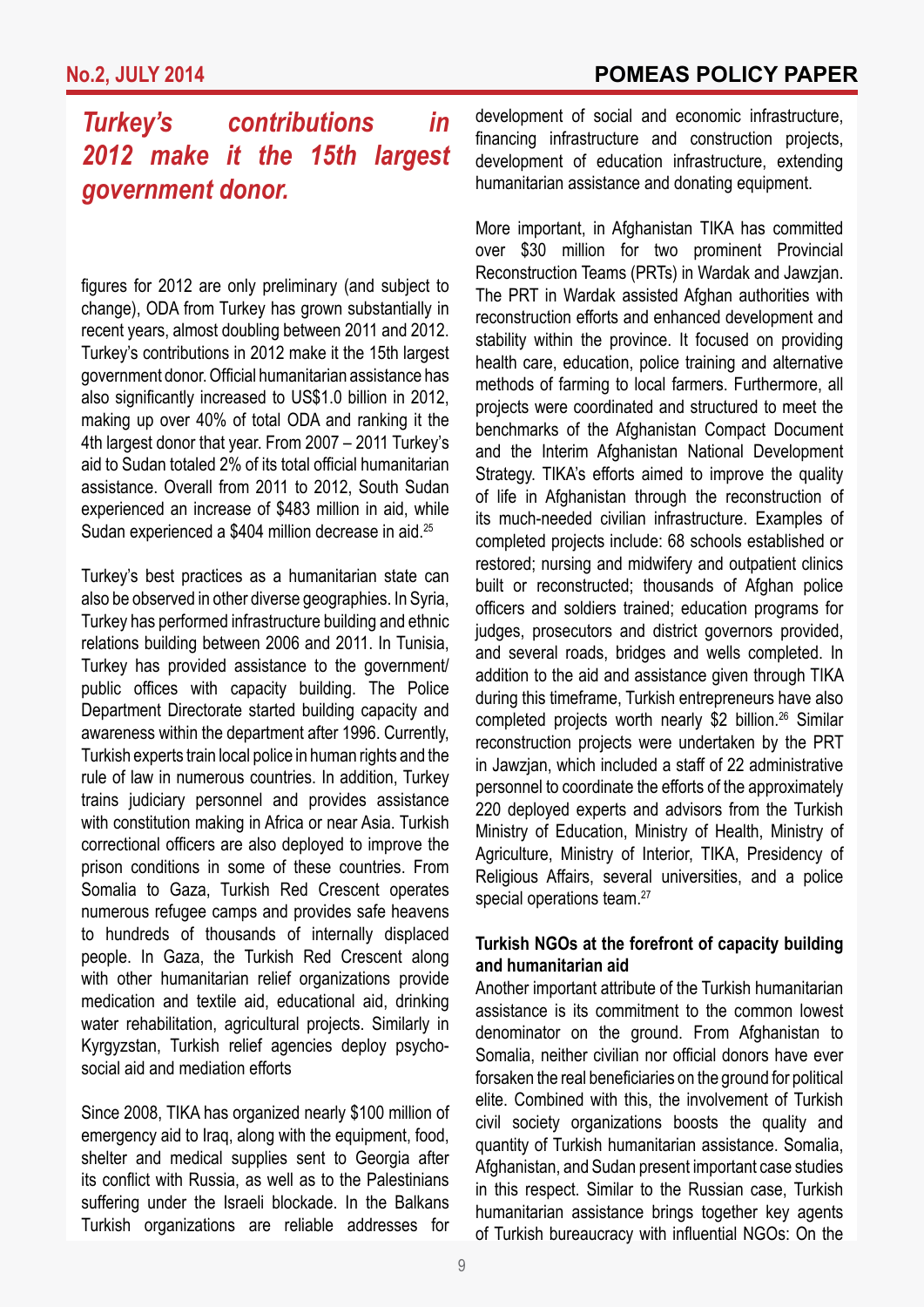

government side the indispensable actors are: the Ministries of Foreign Affairs, Development, Interior and Justice, TIKA, AFAD, Directorate of Religious Affairs and the Turkish Red Crescent (KIZILAY). From the NGOs, the Foundation for Human Rights and Freedoms and Humanitarian Relief (IHH), Doctors Worldwide: Turkey, Dost Eli Foundation, Türkiye Diyanet Foundation, Cansuyu Foundation, Yardımeli Foundation, Deniz Feneri, Gülistan Foundation, Turgut Özal Schools, and Sema Foundation are at the forefront.

The total aid committed by Turkish NGOs remains significant at nearly \$112 million in 2012, inspite of the 44 percent decline from the 2011 figure of nearly \$200 million. In 2012 alone, coupled with the grants from public institutions and cooperations, Turkish NGOs channeled over \$150 million to conflict-affected states. The breakdown of this figure consists of emergency and humanitarian aid worth \$55 million, technical and project-specific aid of nearly \$100 million.<sup>28</sup> Turkish NGO aid appears to concentrate primarily in Africa, followed by the Middle East, Central and South Asia, Europe and Far East.

From a longer perspective, Somalia may prove to be Turkey's backdoor into the rest of sub-Saharan Africa.



Turkey's work in Somalia has earned it a reputation in Africa as a generous and effective rehabilitator of broken countries. The more Turkey accomplishes in Somalia, the greater its political capital will be throughout the region, improving its investment prospects and political alliances with countries from Mozambique to Gambia. This will be especially true in majority-Muslim nations, where the importance of Sunni Islam in everyday life gives Turkish investors and envoys an advantage over their non-Muslim counterparts, given their familiarity with Islamic finance, social mores, and shared holidays.29

Since 2005, the makers of Turkish foreign policy have expanded the country's focus, opening up to regions that were considered faraway territories in former decades. A significant step has been Turkey's new Africa policy, which was created through a joint governmental, NGO and business community involvement. The motives behind this new policy are to consolidate Turkey's position in international politics, benefit from African markets at a time of economic crisis, and support Turkish business and NGO community involvement in this continent.<sup>30</sup>

Turkey's cumulative official aid to Africa has reached approximately \$1 billion, a substantial portion of \$2.5 billion total global aid. Turkish schools, from elementary education to universities, have been founded in Africa, and Turkish NGOs are among the most visible on the continent.<sup>31</sup> Somalia is an important case that demonstrates all three key attributes of Turkish humanitarian assistance, functioning in harmony with one another. These are the strong interests and presence of civilian Turkish aid organizations in treacherous and hostile regions like south-central Somalia; Turkish state's official support for these organizations and role as a facilitator; and the direct engagement with local beneficiaries regardless of gender, race, ethnicity, and ideology. Perhaps, the most important factor that distinguishes the Turkish aid providers from their Western counterparts is that the absence of political, economic, and military goals attached to the aid that Turkish relief organizations give. This approach provides Turkish donors with access to the areas that are off limits to traditional donors. In Somalia's case, these are mainly the al-Shaabab controlled areas. $32$  Even though, this is a positive development in terms of delivering the aid on equal footing, the outreach of Turkish organizations to an extremist terrorist organization creates concern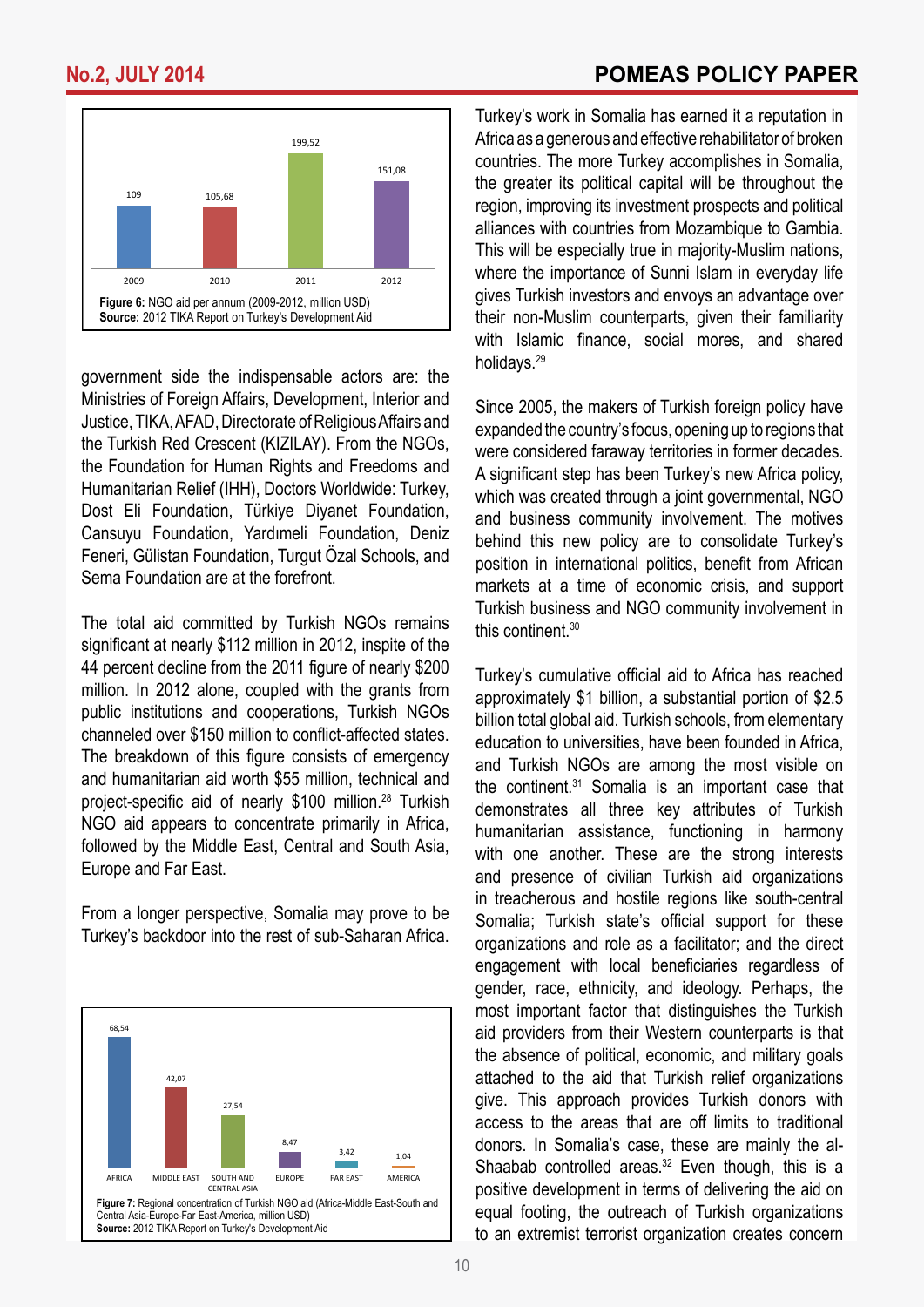

among the traditional donors.

In the short term, however, the active engagement of both official and civilian aid organizations with the country has immense and tangible benefits. Kimse Yok Mu?, Cansuyu, Doctors Worldwide, The Foundation for Human Rights and Freedom and Humanitarian Relief (IHH), Beşir, Deniz Feneri, Yardım Eli and Hasene are the principal foundations that provide relief in Somalia in a range of areas from medicine to education, sanitation to water purification, fisheries to food provision.

These institutions also claim that they cooperate with over 700 domestic (Somali) and international NGOs. The coordination and cooperation between IHH and Doctors Worldwide are exemplary; the collaboration between the two institutions has resulted in 75,000 cataract surgeries, curing over 30,000 patients suffering nutritional problems, prevention of children's diseases through distributing cattle meat. Other institutions have also addressed significant emergency situations such as lack of potable water and food. Hasene, in this respect, honors its motto "Think Global, Act Local." Hasene's operations provide home for orphans and erect facilities to train local community in a number of vocations, including fishing.

### **Conclusion: Areas of contention and policy recommendations**

Turkey's transformation from an aid recipient to a donor country in a short amount of time offers a host of best practices for both established and emerging donors. Turkey's quick metamorphosis, first and foremost, signifies the importance of constructing foreign policy on the right set of principles. The concepts "humanitarian state" and "humanitarian diplomacy" are henceforth crafted to project Turkey's commitment to and respect for an ethics-based foreign policy. As corroborated by the cases presented in this essay, preservation of universal human rights and respect for the dignity of human life are the foundations of Turkey's engagement with all other nations—whether they are industrialized. emerging, least developed, or fragile. Nonetheless,

putting ethics, human rights and human development first provides Turkey with a rare—and almost unique vantage point in its relations with conflict-affected countries. The absence of realpolitik and embedded security interests in its foreign policy increases the breadth, efficacy, and legitimacy of Turkish aid. As the data demonstrate, Turkish aid penetrates deep into the least stable and most heated conflict zones. From Somalia to Afghanistan, both official and civilian aid have curbed human suffering and considerably improved health and economic conditions. In most of these countries, Turkish relief organizations and aid workers are actively present on the ground, curing preventable children's diseases, drilling water wells, providing staple food and sanitary supplies, building schools, training locals in fishery and husbandry. That Turkish agents perform these tasks in certain zones that are off-limits to international organizations and delegations from established donors for security reasons gives a rare edge to Turkish aid work over the others.

There is room, however, for improvement even in Turkey's activities as a responsible actor of development. Countless interviews with representatives from a number of government agencies in charge of aid coordination and delivery, as well as delegates from private relief organizations, independently concur the following shortcomings. First and foremost, coordination emerges as a fundamental problem in all walks of aid provision. With respect to government efforts to coordinate aid, the most recurrent problem is a lack of communication between key government ministries and agencies including TIKA, ministries of foreign affairs, development, health, and justice. Furthermore, the data also point toward lack of coordination between Turkish relief funds operating in the field and country representatives of vital government agencies like TİKA. To alleviate this problem, an interagency cooperation scheme ought to be developed and implemented in haste. Universities and think tanks with reliable conflict resolution and civilian capacity building programs can be recruited with a view to developing a functional interagency cooperation system within government bureaucracy.

Second, Turkey appears to have been caught in the middle of an existential debate over the multilateral versus bilateral approach to effective aid delivery. As the cases previously discussed illustrate (especially the practices in sub-Saharan Africa, South and Central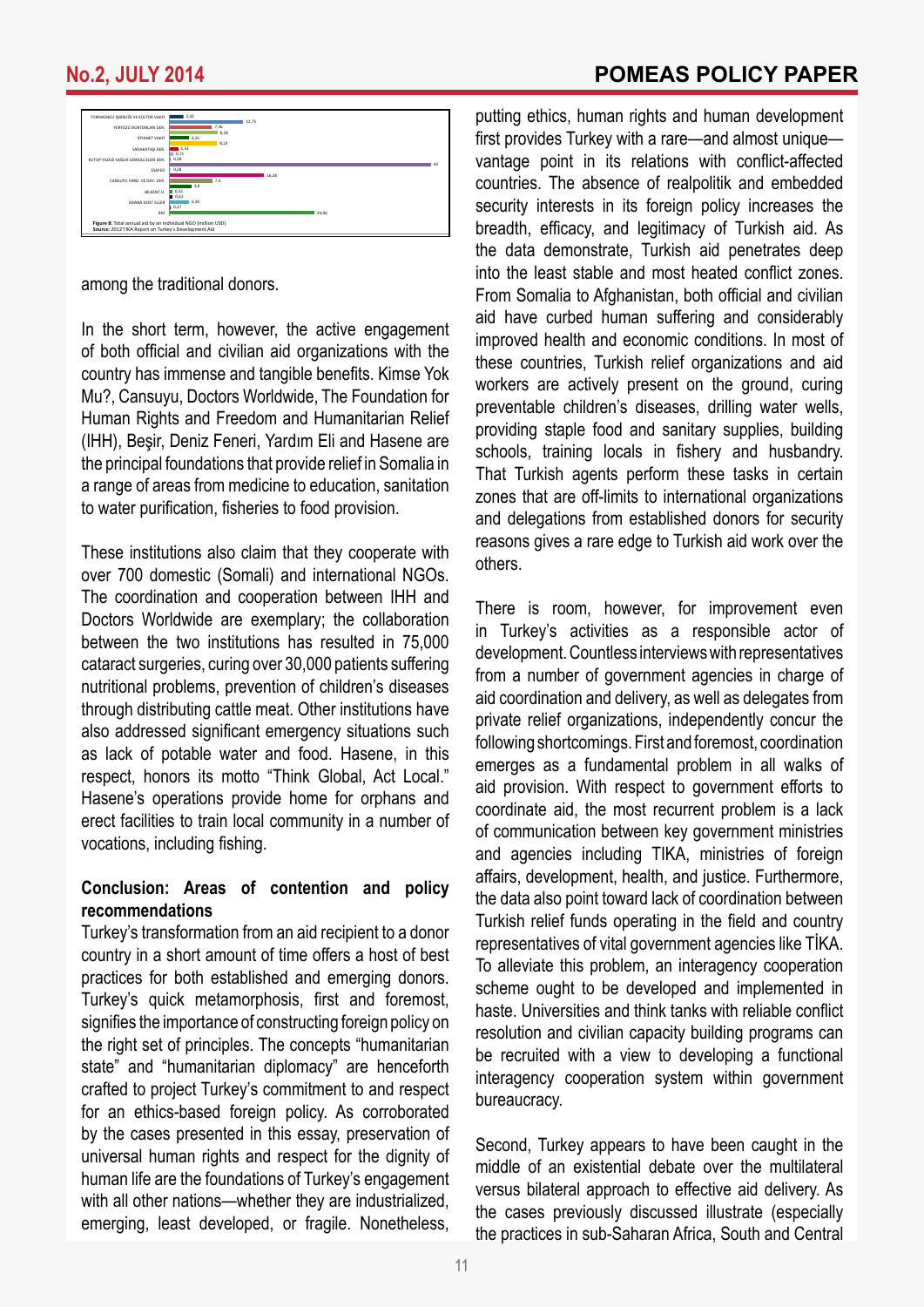*Turkey must recognize the changing nature of the debate with respect to vices and virtues of bilateralism versus multilateralism.*

Asia), Turkish aid favors a bilateral engagement model. That is, both agencies and their field offices prefers to directly engage the beneficiary country without being part of any UN-sponsored multilateral system. The requests of the host country are submitted to TIKA directly. Having processed this information, TIKA relays the request to the relevant departments in a number of ministries. This process hardly necessitates Turkish aid agents to be part of or access any international roster to better understand not only the situation on the ground but the conditions of the host countries. Because Turkey has just penetrated the vast sphere of international aid giving, coordinating its relief operations with multilateral organizations can render a number of advantages in generating more thorough pre-deployment analyses and strategies. However, this recommendation should not be read as an endorsement of the multilateral model, for it has also its own shortcomings. The most important deficiency attributed to the multilateral systems is one of confidence. Veteran experts in humanitarian aid criticize the established donors that operate through multilateral system on their practices of favoritism, bunkering, and securitization of aid. These seasoned analysts often point to arbitrary decisions of established donors and their skew towards bilateralism in picking their partners on the ground. Therefore, though it should not be fully immersed in a bilateral engagement model, Turkey should also coordinate its efforts with international community to a healthy degree, while taking all other functions of the multilateral system with a grain of salt.

Third, a more frequent blunder that targets all donor countries is their perception as though they favor a particular political or ethnic faction over others. Locals subscribe to this perception often when a country's aid focuses in a specific region where certain political

faction or ethnic group is the majority. Even though this may not be the donor's intention, its activities may be confined into one region controlled by one ethnic group due to budgetary, geographical and security restrictions. The recent targeting of Turkish relief entities and officials in Somalia suggest that Turkey is not immune to this blunder. In some of these countries where conflict roars with full momentum Turkey's well intentioned initiatives appear to have succumbed to this trap. A more deliberative and analytical pre-deployment assessment stage at ministerial and interagency level may help generate solutions to this perception issue. Collaborating with seasoned international organizations on the ground can also improve the knowledgebase on the endemic sensitivities on the ground.

Fourth, Turkey must recognize the changing nature of the debate with respect to vices and virtues of bilateralism versus multilateralism. A new discourse on the horizon in fact highlights the contribution of regional organizations to facilitation and maintenance of peace in conflict-affected countries. From Organization for Security and Cooperation in Europe (OSCE) to the Organization of Islamic Cooperation (OIC) Turkey already enjoys considerable leadership and political weight in most of these regional organizations. By using this influence, Turkey can harness and channel the political capital and mandate of these organizations towards finding lasting solutions to some of the most protracted conflicts in its immediate vicinity and broader region.

Overall, Turkey's sprint into becoming an influential and respected humanitarian state can only be bolstered with these additional measures taken into practice. Already a reliable partner in peacebuilding and peacekeeping, Turkey is also embarked upon a path to claim its stake in international community as an innovative and effective provider of civilian capacity assistance, inclusive and sustainable growth models, and functioning institutions of deliberative and participatory citizenship. Preparing to take over the G20 presidency next year, and thanks to its track record and accomplishments as a "humanitarian state," Turkey demonstrates that there are better alternatives to realpolitik in a country's plight for a responsible global leadership.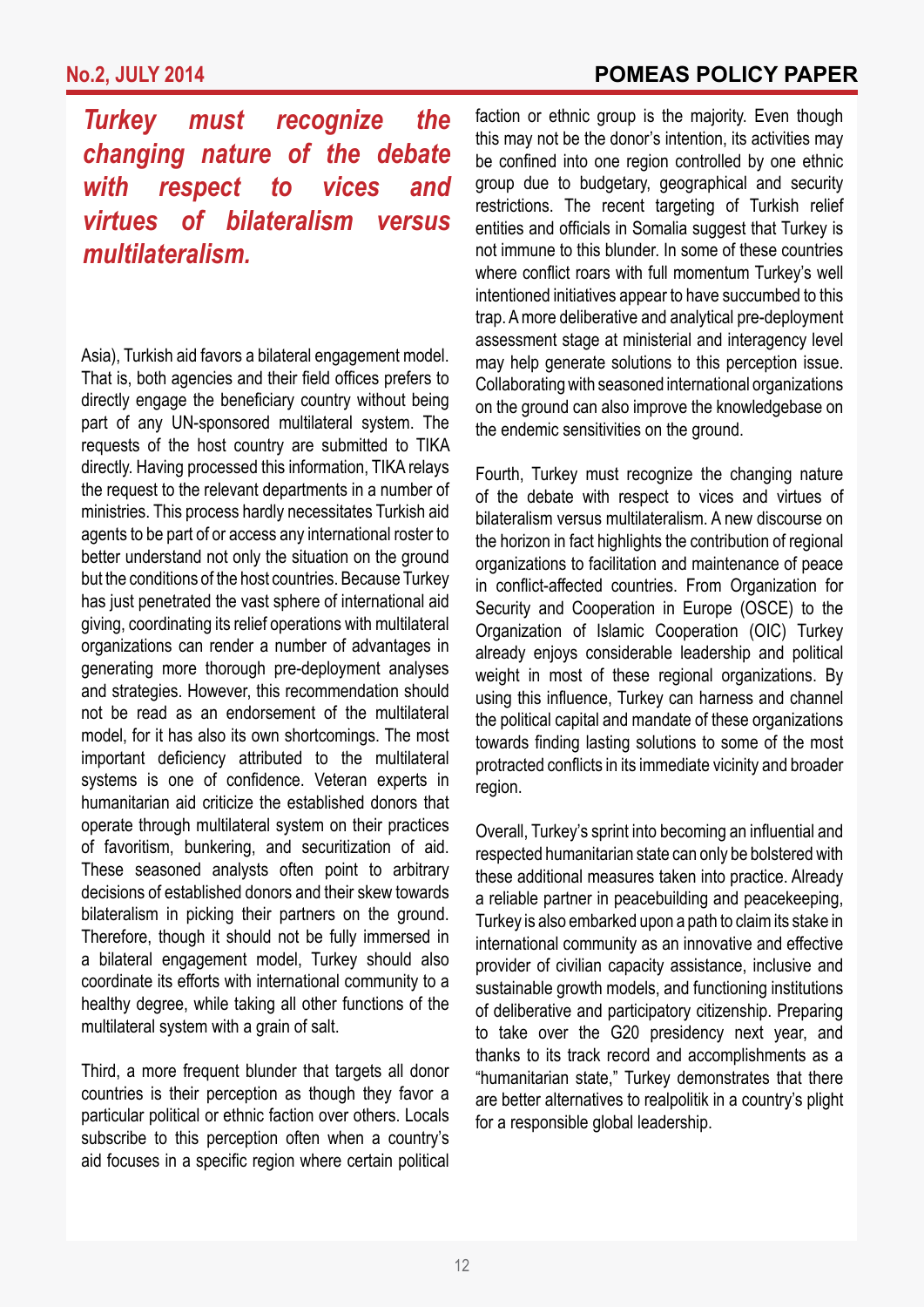#### **Endnotes**

1 See Francis Fukuyama, "Nation-Building 101," *The Atlantic*, January 1, 2004, accessed April 10, 2014, http://www.theatlantic.com/ magazine/archive/2004/01/nation-building-101/302862/. Also Francis Fukuyama, Nation-building: Beyond Afghanistan and Iraq, (Baltimore: Johns Hopkins University Press, 2006).

2 Fukuyama, Nation-Building, 101.

3 Ibid.

4 Ahmet Davutoğlu, "Zero Problems in a New Era," *Foreign Policy*, March 21, 2013, accessed February 27, 2014 http://www.foreignpolicy. com/articles/2013/03/21/zero\_problems\_in\_a\_new\_era\_turkey.

5 Stacey White, "Emerging Powers, Emerging Donors," *Center for Strategic and International Studies*, February 2011, accessed April 9, 2014, http://csis.org/files/publication/110214\_White\_EmergingPowers\_Web.pdf.

6 BRICS Information Centre, University of Toronto, accessed February 5, 2014, http://www.brics.utoronto.ca.

7 Ibid.

8 Oxfam, "Whose Aid is it Anyway? Politicizing aid in conflicts and crises," Oxfam Briefing Paper, No. 145: 2, February 2011, http://www. oxfam.org/sites/www.oxfam.org/files/bp145-whose-aid-anyway-100211-en\_0.pdf.

9 Ibid.

10 Ibid.

11 It is important to note that Turkey qualifies its assistance to Syrian refugees in the country as ODA. Although Syrian refugees have been in Turkey for over a year, Turkish government recognizes them not as refugees, but renders them a "special guest" category. 12 Ibid., 4.

13 Ibid.

14 Ibid., 5.

15 Ibid., 2.

16 BRICS Information Centre, University of Toronto, accessed February 5, 2014, http://www.brics.utoronto.ca. Also on the other emerging powers please see: Stacey White, Emerging Powers, Emerging Donors: Teasing Out Developing Patterns (Washington, D.C.: Center for Strategic and International Studies, 2011); Paul Keating and Sharon Wiharta, Synthesis Report of the Baseline Study on Civilian Capacity: A CIVCAP Network Joint Research Project (Oslo: Norwegian Institute of International Affairs, 2012); Teri Murphy and Onur Sazak, Turkey's Civilian Capacity in Post-Conflict Reconstruction, Istanbul Policy Center, 2012; Ahmet Evin and Onur Sazak, "The Future of the Liberal Order," Istanbul Policy Center, 2013.

17 Anna Brezhneva and Daria Ukhova, "Russia as a Humanitarian Aid Donor," Oxfam Discussion Paper, July 15, 2013, accessed April 10, 2014, http://www.oxfam.org/sites/www.oxfam.org/files/dp-russia-humanitarian-donor-150713-en.pdf.

18 Ibid.

19 Ibid.

20 Paul Keating and Sharon Wiharta, "Synthesis Report of the Baseline Study on Civilian Capacity: A CIVCAP Network Joint Research Project," Norwegian Institute of International Affairs, 2012: 16, accessed April 6, 2014, http://www.nupi.no/content/ download/414214/1396074/file/121123+Final+(w)+Baseline+Study+on+Civilian+Capacity.pdf.

21 "Türkiye Kalkınma Yardımları Raporu 2012," Türk İşbirliği ve Koordinasyon Ajansı Başkanlığı, January 2013: 10.

22 "Global Humanitarian Assistance Report 2013," Development Initiative, 2013: 25.

23 Ibid.

24 Keating and Wiharta, "Synthesis Report of the Baseline Study on Civilian Capacity: A CIVCAP Network Joint Research Project, 3.

25 "Global Humanitarian Assistance Report 2013," Development Initiative, 2013, accessed April 9, 2014, http://www. globalhumanitarianassistance.org/wp-content/uploads/2013/07/GHA-Report-2013.pdf; also see "Türkiye Kalkınma Yardımları Raporu 2012," Türk İşbirliği ve Koordinasyon Ajansı Başkanlığı, January 2013.

26 Teri Murphy and Onur Sazak, Turkey's Civilian Capacity in Post Conflict Reconstruction, 16.

27 Ibid.

28 "Türkiye Kalkınma Yardımları Raporu 2012," 78.

29 Julia Harte, "Turkey Shocks Africa," *World Policy Journal*, May 2, 2013, accessed June 25, 2014, http://www.worldpolicy.org/journal/ winter2012/turkey-shocks-africa.

30 Bülent Aras, 'Turkey's Africa Policy," The German Marshall Fund of the United States, October 7, 2013: 2-3, accessed April 8, 2014, http://www.gmfus.org/wp-content/blogs.dir/1/files\_mf/1381164221Aras\_TurkeysAfricaPolicy\_Oct13.pdf.

31 Ibid.

32 Teri Murphy and Auveen Woods, "Turkey's International Development Framework Case Study: Somalia," Istanbul Policy Center, 2014: 2, accessed April 7, 2014, http://ipc.sabanciuniv.edu/wp-content/uploads/2014/02/SOMALIISBN11.pdf.